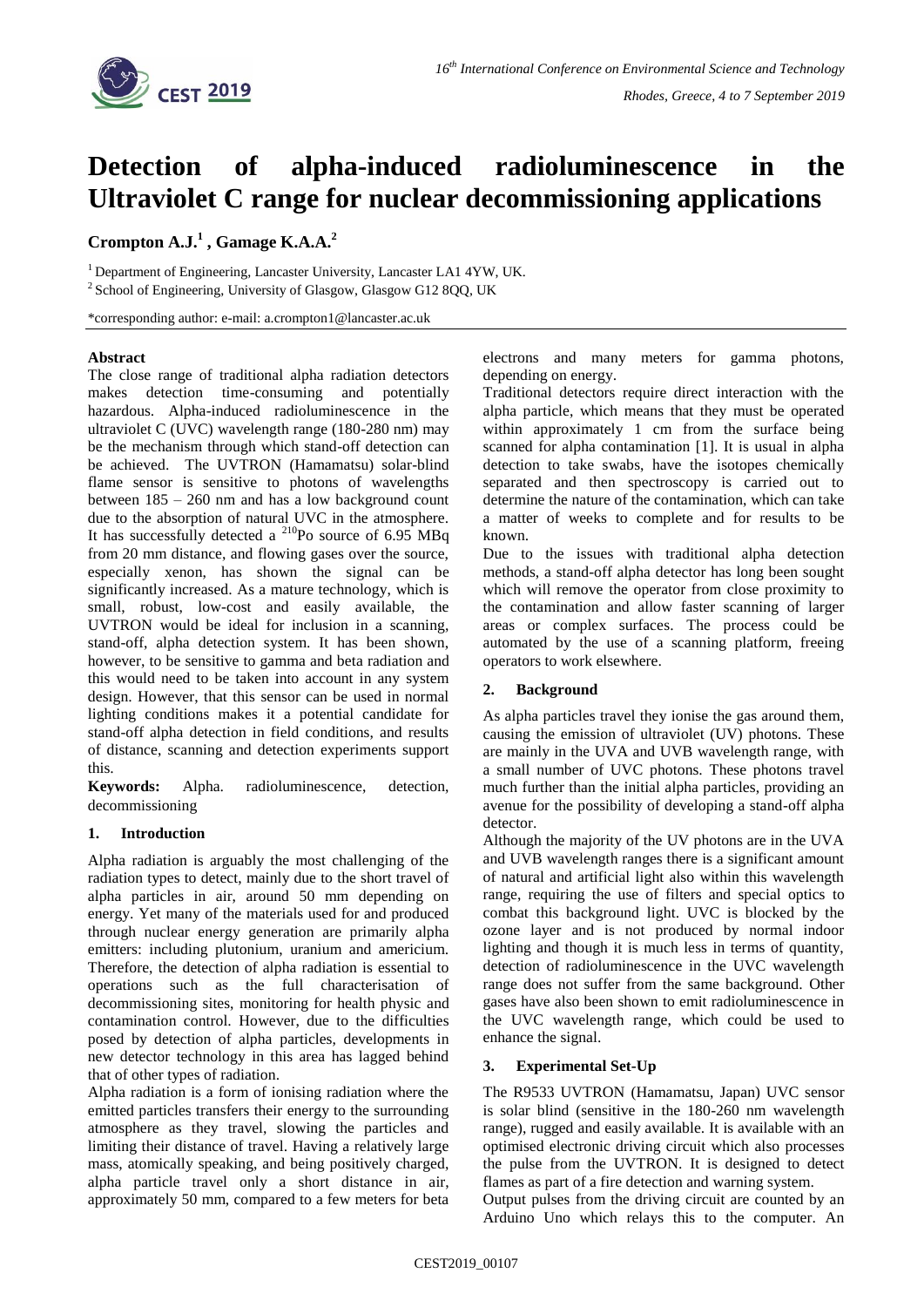oscilloscope was used to monitor the direct pulses from the UVTRON and the driving circuit.

Initial experiments for distance and source location were carried out using a UVC emitting bulb in place of an alpha source. These were to determine the potential of the UVTRON for use in this application.

Following the initial experiments, further experiments were carried out. A 6.95 MBq <sup>210</sup>Po source was placed inside a black Perspex box with a fused silica window (<90% UVC transmission). The UVTRON was placed approximately 20 mm from the source, outside of the Perspex box.

A small diameter pipe was placed in close proximity to the source through which gases were flowed across the surface of the source.

Further experiments were carried out with the detector in close proximity to alpha, beta and gamma emitting sources to observe any effect from other radiation types.

## **4. Results**

#### *4.1 Background*

A very low background count was found, with 10 pulses were recorded in 75 minutes, giving an average of 2.224  $x 10^{-3}$  ( $\pm$  0.7034 x 10<sup>-3</sup>) counts per second (cps) in normal laboratory lighting.

#### *4.2 Distance*

Initial tests using a UVC bulb showed that the UVTRON was capable of detecting a UVC source from over 25 m distance (see Figure 1).



**Figure 1:** Frequency v distance between UVTRON and checker UVC lamp

#### *4.3 Source location*

Using a specially designed scanning platform a collimated UVTRON was able to determine the location of a source (see Figure 2).



**Figure 2:** a) Source location and b) collimated UVTRON scanning platform

*4.4 Air atmosphere and gas flow results*

In an air atmosphere the count over 16 hours was 18,890 pulses, giving a cps of 0.3280. When gas was flowed over the source the count increased in all instances, with xenon more than doubling the count compared to an air atmosphere in one instance (see Table 1).

**Table 1.** Table of gas flow results

| Gas             | $\sim$ $\sim$<br><b>CPS</b> | <b>CPS</b>          | <b>CPS</b>  |          |
|-----------------|-----------------------------|---------------------|-------------|----------|
|                 |                             |                     |             | Average  |
|                 | $\frac{6}{6}$ incr)         | $\frac{6}{6}$ incr) | $(\%$ incr) | $%$ incr |
| $N_{2}$         | 0.34                        | 0.4716              | 0.4898      | (9.09)   |
|                 | (3.61)                      | (14.86)             | (8.79)      |          |
| Xe              | 0.5004                      | 0.8431              | 0.8541      | (82.5)   |
|                 | (52.47)                     | (105.32)            | (89.71)     |          |
| Ne              | 0.4131                      |                     | 0.6812      | (38.69)  |
|                 | (25.87)                     |                     | (51.51)     |          |
| Kr              | 0.4045                      | 0.6003              | 0.6247      | (36.08)  |
|                 | (23.36)                     | (46.21)             | (38.77)     |          |
| P <sub>10</sub> | 0.4339                      |                     | 0.5983      | (32.55)  |
|                 | (31.21)                     |                     | (32.9)      |          |
| Ar              |                             |                     | 0.5865      | (30.27)  |
|                 |                             |                     | (30.27)     |          |

## *4.5 Beta and gamma response*

When exposed to <sup>210</sup>Pb, <sup>241</sup>Am, <sup>36</sup>Cl, <sup>137</sup>Cs, <sup>152</sup>Eu sources, the count recorded increased, showing that the UVTRON is susceptible to beta and gamma radiation. Table 2 shows a comparison of the response of the different sources.

**Table 2.** Table of beta and gamma exposure results – distance between source and sensor is 40 mm in all instances

| <b>Isotope</b>   | CPS per Bq             |
|------------------|------------------------|
| $^{210}$ Ph      | $12.87 \times 10^{-6}$ |
| 241<br>Am        | $1.319 \times 10^{-6}$ |
| 36 <sub>Cl</sub> | $7.6 \times 10^{-6}$   |
| $^{137}$ Cs      | $0.763 \times 10^{-6}$ |
| 152 <sub>H</sub> | 3.231 x $10^{-6}$      |
|                  |                        |

#### **5. Conclusion and Discussion**

In the search for a stand-off alpha detector the UVTRON has shown to be capable of detecting the UVC portion of alpha-induced radioluminescence in normal lighting conditions. It has a low background count which means it is not affected by natural and standard artificial lighting, making it ideal for use in field conditions. The affect of gamma and beta radiation on the count is a drawback to the use of this sensor in the field, where mixed radiation may be encountered.

It may also be possible in the field to flow gas over contaminated areas, which may be more easily achieved than a purged gas atmosphere, which would enhance the radioluminescence in the UVC wavelength range and therefore make detection easier.

Implementation methods to minimize the impact of other radiation on the sensor, the use of gas flows and the inclusion of specially designed optics are all avenues to be explored for a device ready to be deployed in the field.

#### **References**

Ihantola, S.; Sand, J.; Perajarvi, K.; Toivonen, J.; Toivonen, H. (2013) Fluorescence-Assisted Gamma Spectrometry for Surface Contamination Analysis. *IEEE Trans. Nuclear Sci. 60*, 305–309